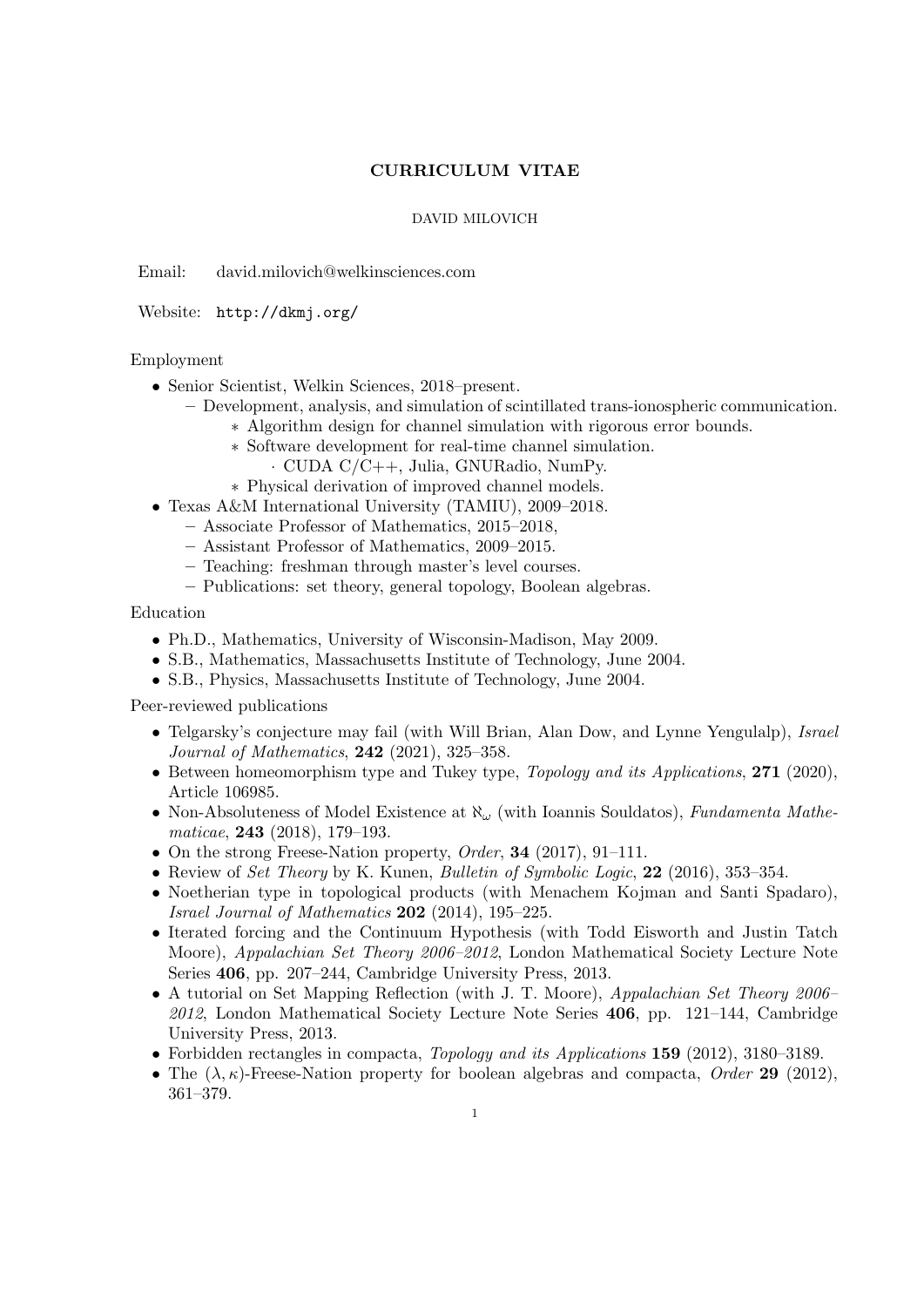- The topology of ultrafilters as subspaces of  $2^{\omega}$  (with Andrea Medini), Topology and its Applications, 159 (2012), 1318–1333.
- GO-spaces and Noetherian spectra, Topology and its Applications, 158 (2011), 2528–2534.
- Power homogeneous compacta and the order theory of local bases (with Guit-Jan Ridderbos), Topology and its Applications 158 (2011), no. 3, 432–444.
- On a Theorem of Van Mill, *Topology and its Applications* 156 (2009), no. 15, 2504–2506.
- Splitting families and the Noetherian type of  $\beta\omega \setminus \omega$ , Journal of Symbolic Logic 73 (2008), no. 4, 1289–1306.
- Noetherian types of homogeneous compacta and dyadic compacta, Topology and its Applications 156 (2008), 443–464.
- Tukey classes of ultrafilters on  $\omega$ , *Topology Proceedings* 32 (2008), 351–362.
- Amalgams, connectifications, and homogeneous compacta, Topology and its Applications 154 (2007), 1170–1177.

arXiv preprints

- Amalgamating many overlapping Boolean algebras, arXiv:1607.07944 (2016).
- Chaos and periodicity on star graphs (with Jorge Guerrero), arXiv:1612.08221 (2016).

Technical reports

- Final Report: The CReG Algorithm (with S. Frasier and B. Sawyer), Welkin Sciences SBIR HDTRA1-18-C-0034 Phase II Final Report, prepared for United States Defense Threat Reduction Agency, June 17, 2020.
- Test Plan For Certification of CReG Algorithm Implementations, Welkin Sciences SBIR HDTRA1-18-C-0034 Phase II deliverable, prepared for United States Defense Threat Reduction Agency, June 17, 2020.
- A Software Implementation of the CReG Algorithm: Software User Manual, Welkin Sciences SBIR HDTRA1-18-C-0034 Phase II deliverable, prepared for United States Defense Threat Reduction Agency, June 17, 2020.
- A Software Implementation of the CReG Algorithm: Software Design Description, Welkin Sciences SBIR HDTRA1-18-C-0034 Phase II deliverable, prepared for United States Defense Threat Reduction Agency, June 17, 2020.
- Radiation Hardened End-To-End Communication Links (with B. Sawyer, S. Frasier, D. Jaecks, and M. Phillips), Welkin Sciences SBIR MDA09-029 Phase I Final Report, prepared for United States Missile Defense Agency, December 6, 2010.

TAMIU Master's Theses supervised

- Edward Estrada, Destroying tricommutativity of a 3-cube using the symmetric functor. Successfully defended summer 2018.
- Rene Montemayor, *Breaking the weak commutative property of finite Boolean subalgebra* triples. Successfully defended fall 2016. Rene Montemayor's thesis work was mentioned in my invited Oct. 2017 talk at the Special Conference in Set-Theoretic Topology at Auburn University.
- Jorge L. Guerrero, An Analogy of "Period Three Implies Chaos" for Simple Dendrites. Successfully defended fall 2015. Jorge Guerrero presented his thesis work at the Joint Mathematics meetings in January 2015.

Research grants (TAMIU)

• Real-Time Frequency-Selective Fading Channel Realization Generator (PI: Milovich), Jan. 2015–Jul. 2016, \$42,356, subcontract for Phase II proposal by Welkin Sciences to Defense Threat Reduction Agency.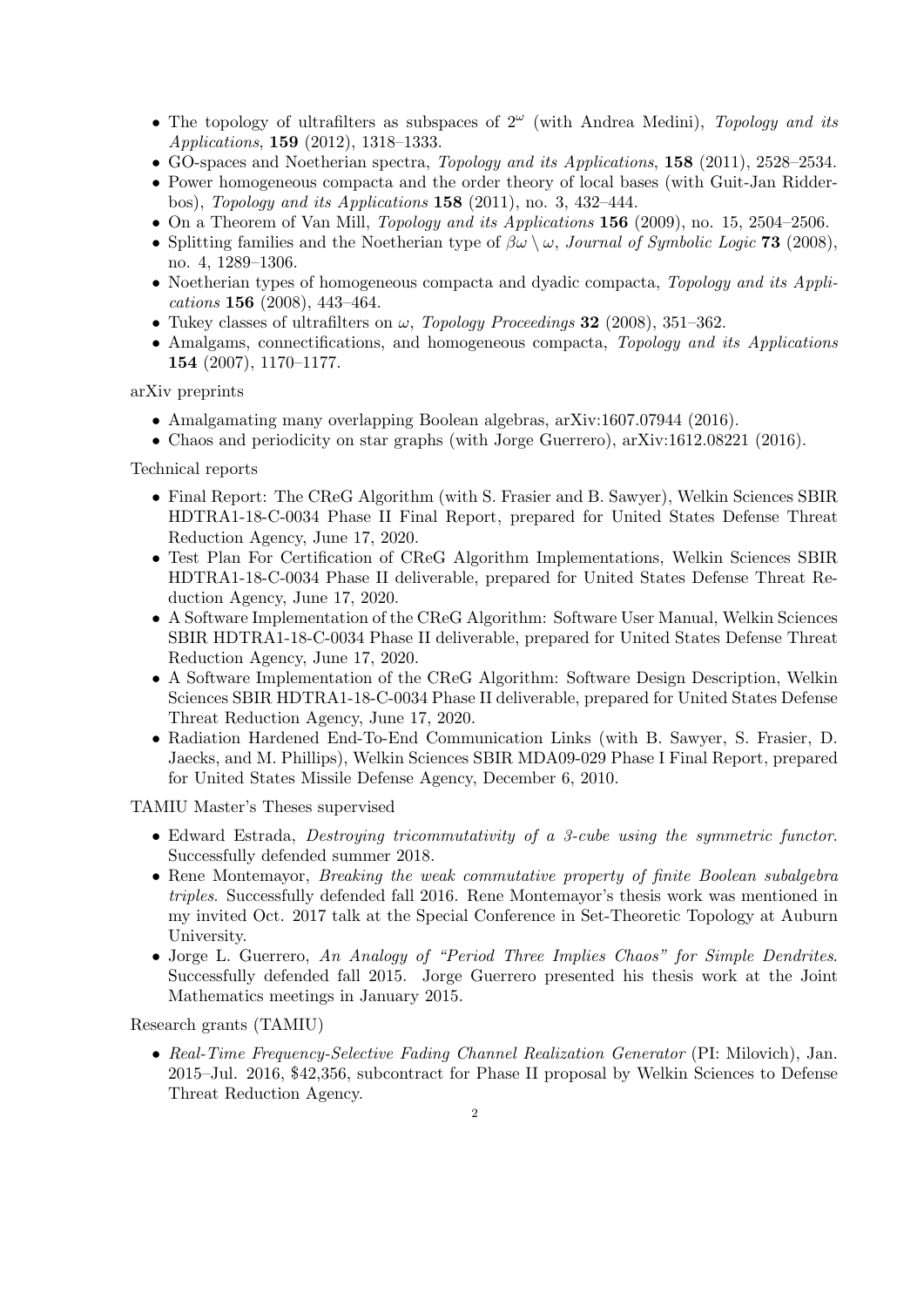• Order invariants in topology, TAMIU University Research Grant, September 2011–August 2012, \$5,765.

Fellowships

• NSF Graduate Student Research Fellowship, September 2004–August 2007.

Awards

- Scholar of the Year, College of Arts and Sciences, TAMIU, 2018.
- Scholar of the Year, Dept. of Mathematics, and Physics, TAMIU in 2018, 2014, and 2011.
- Teacher of the Year, Dept. of Mathematics and Physics, TAMIU, 2015.
- Excellence in Mathematical Research Award, University of Wisconsin Madison Mathematics Department, May 2009.
- Excellence in Teaching Award, University of Wisconsin Madison Mathematics Department, May 2008.
- Rogers Prize, M.I.T. Mathematics Department Summer Program in Undergraduate Research, August 2002.

Teaching

- TAMIU, fall 2009–spring 2018:
	- Graduate mathematics courses
		- ∗ Linear Algebra: fall 2017.
		- ∗ Probability: fall 2012.
		- ∗ Real Analysis: spring 2013, fall 2014.
		- ∗ Complex Analysis: spring 2014.
		- ∗ Topology: spring 2012, fall 2013, spring 2015, spring 2018.
		- ∗ Thesis I: most semesters and summers, 2013–2018.
		- ∗ Thesis II: most semesters and summers, 2013–2018.
	- Graduate statistics courses
		- ∗ Categorical Data Analysis: spring 2017.
	- Undergraduate mathematics courses
		- ∗ General Topology: fall 2010, spring 2015.
		- ∗ Real Analysis: every fall 2012 through 2017.
		- ∗ Linear Algebra: spring 2016, spring 2017, spring 2018.
		- ∗ History of Mathematics: fall 2015.
		- ∗ Calculus I: fall 2009, fall 2010.
		- ∗ Calculus II: spring 2010, spring 2011, fall 2013, fall 2014, fall 2015.
		- ∗ Calculus III: spring 2013, spring 2014, spring 2016, fall 2016, spring 2017, fall 2017, spring 2018.
		- ∗ Business Math I: fall 2009, fall 2011.
		- ∗ Business Math II (calculus): fall 2011, spring 2016, fall 2016.
	- Undergraduate physics courses
		- ∗ University Physics I: spring 2010, spring 2011, spring 2012, spring 2015.
		- ∗ University Physics I Lab: fall 2011, spring 2012, spring 2013, spring 2014.
		- ∗ University Physics II: fall 2010, fall 2012.
		- ∗ University Physics II Lab: fall 2012, fall 2013.
- Teaching Assistant, University of Wisconsin-Madison Mathematics Department, fall 2007– spring 2009:
	- Calculus, led two discussion sections, spring 2009.
	- Linear Algebra and Differential Equations, led four discussion sections, fall 2008.
	- Calculus and Analytic Geometry, led discussion section, summer 2008.
	- Trigonometry, lecturer for three small sections, spring 2008.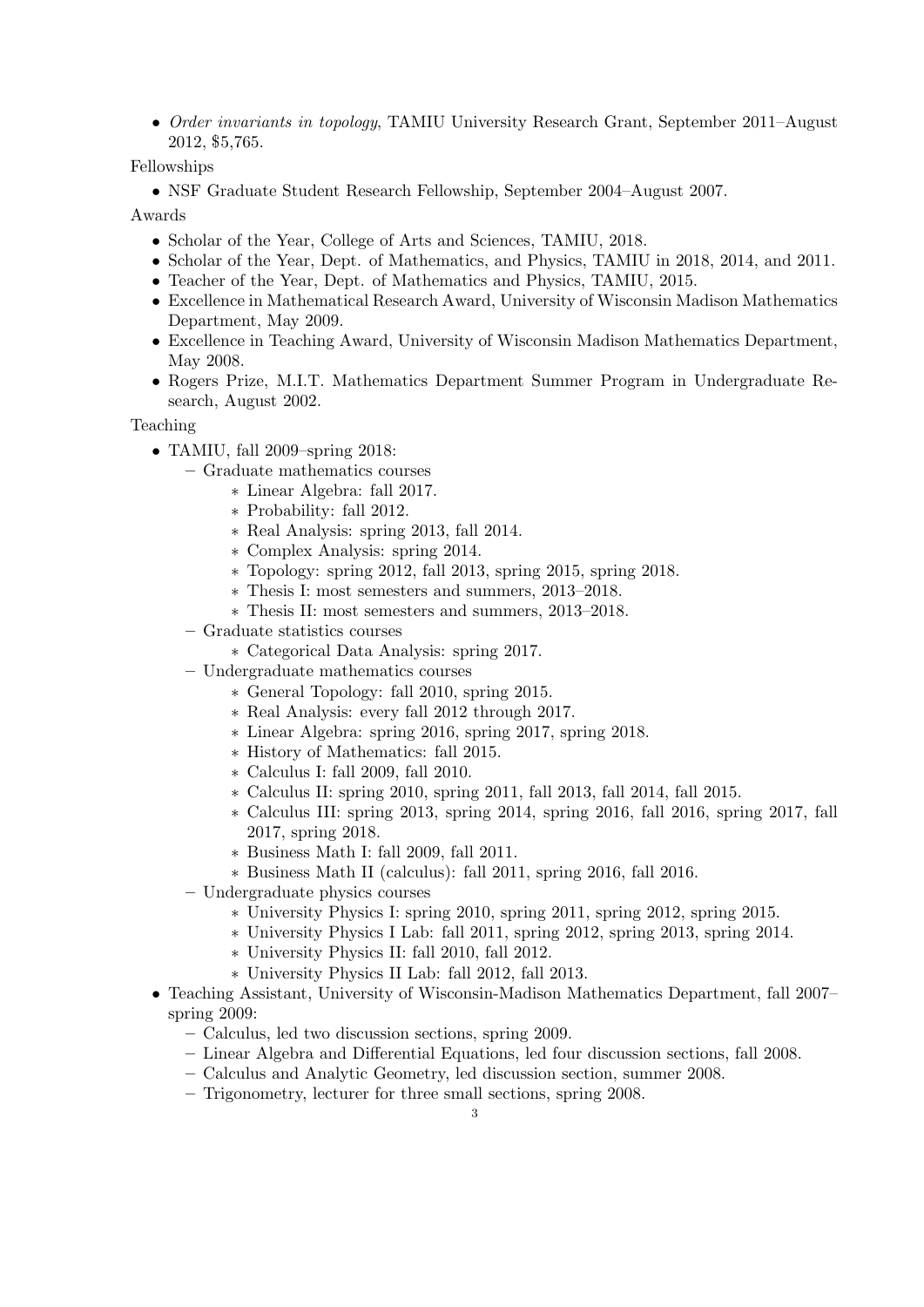– Calculus and Analytic Geometry, led two discussion sections, fall 2007.

• Instructor, Summer Enhancement Program, University of Wisconsin-Madison Mathematics Department, taught preparation course for the logic qualifying exam to graduate students, summer 2007.

Mentoring

- 3 master's thesis advisees.
- Monthly mentoring of STEM majors for CASC-aid Scholarship Program (about 7 mentees per semester 2016–2018).
- Monthly mentoring of upper-level math majors for Robert Noyce Mathematics Teacher Scholarship Program (about 4 mentees per semester 2014–2018).
- Classroom observations of junior colleagues (about 2 colleagues per semester 2015–2018).

Technology applied to research and teaching (TAMIU)

- Algorithm design and C and Mathematica programming for applied statistics research for Welkin Sciences (2008, 2015).
- IPython/Jupyter programming for teaching demonstrations; installation and adminstration of IPython notebook server (spring 2016–present).
- Online publishing of photographed board work (since fall 2012) and recorded lecture audio (since fall 2015).
- SageMath programming for teaching demonstrations; installation and administration of SageMath server (spring 2014–present).
- Small physics simulation Python programs as a class' final project (fall 2012).
- Mathematica programming for teaching demonstrations (2009–2012).

## Service

- Review of submitted journal articles
	- Transactions of the American Mathematical Society.
	- Topology and its Applications.
	- Topology Proceedings.
	- Archive for Mathematical Logic.
	- Annals of Pure and Applied Logic.
	- Journal of Symbolic Logic.
	- Order.
- Book reviews
	- Kunen. Set Theory. Reviewed in summer 2016 for Bulletin of Symbolic Logic.
	- Bradley and Howell (eds.). Mathematics through the eyes of faith. 5 chapters reviewed in fall 2010.
- Administrative service
	- Department committees chaired
		- ∗ Assessment, fall 2016–spring 2017.
		- ∗ Core curriculum, fall 2014–spring 2018.
		- ∗ Mathematics curriculum and assessment, fall 2011–spring 2015.
		- ∗ Library, fall 2011–spring 2013.
		- ∗ Calculus textbook selection, spring 2011.
		- ∗ Conferences and colloquia, fall 2010–spring 2011.
		- ∗ Mathematics graduate course prequresites, fall 2010.
	- Faculty Senate committees chaired
		- ∗ Assessment committee, fall 2017–spring 2018.
	- Other committee membership
		- ∗ Faculty senate, fall 2015–spring 2018.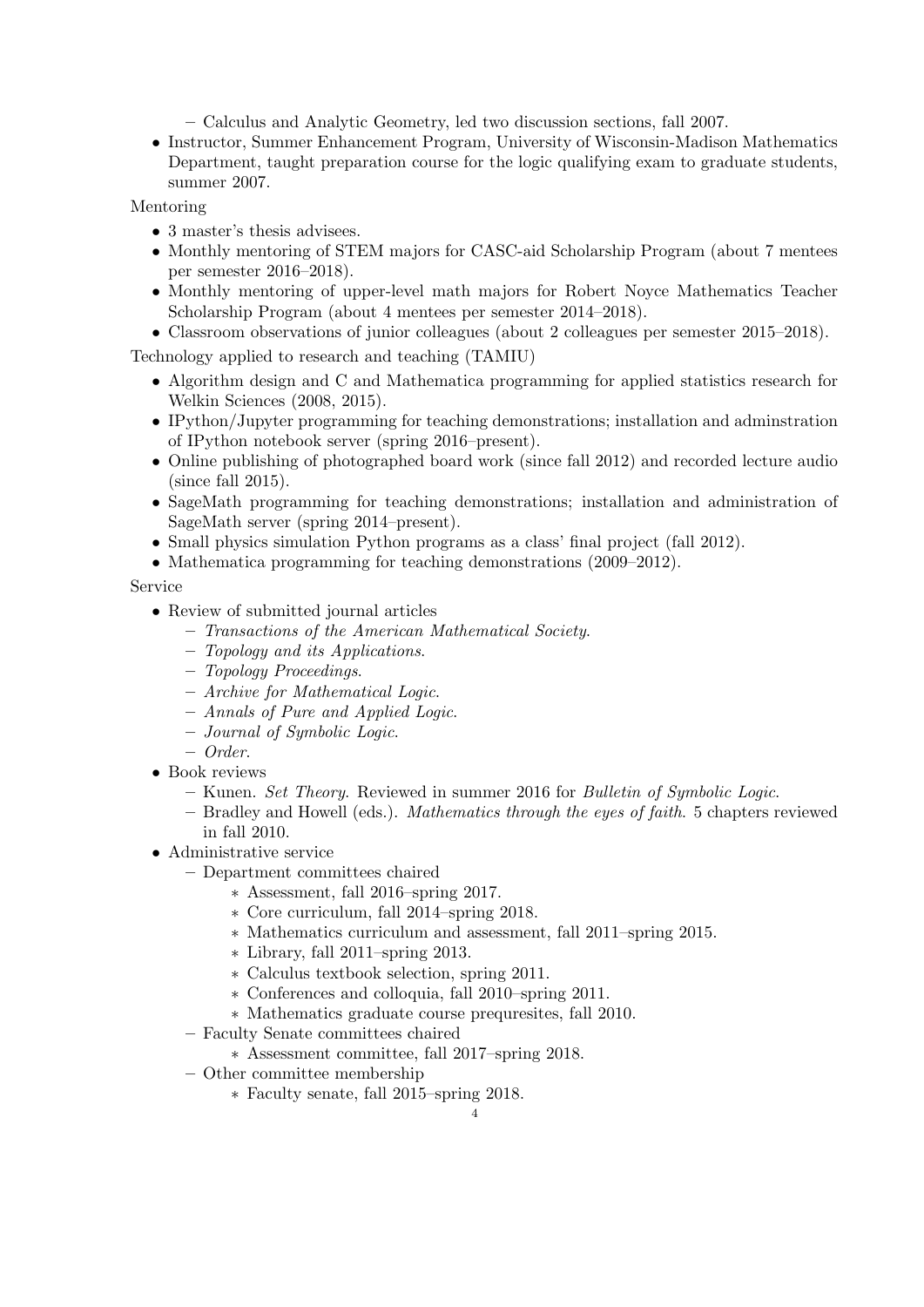- · Finance committee, fall 2015–spring 2016.
- · Faculty workplace and morale committee, fall 2016–spring 2018.
- ∗ University core curriculum, fall 2014–spring 2018.
- ∗ Library, fall 2009–spring 2015.
- ∗ LBV academic conference, fall 2009–spring 2010.
- ∗ Dept. assessment, fall 2009–spring 2018.
- ∗ Dept. promotion and tenure, fall 2015–spring 2018.
- ∗ Dept. graduate admissions, fall 2013–spring 2015.
- ∗ Dept. faculty search, fall 2011–summer 2013.
- ∗ Dept. curriculum, fall 2009–spring 2013, fall 2017–spring 2018.
- ∗ Dept. conferences and colloquia, fall 2009–spring 2011.
- Math Outreach and Enrichment Talks and Activities
	- Time dilation, TAMIU CASCaid scholars lecture, March 3, 2017.
	- Towers of Hanoi, Discover TAMIU, Spring 2016, 2017.
	- How the Global Positioning System (GPS) uses general relativity, TAMIU Mathematics/Physical Science Educator Cohort workshop, May 24, 2010 and May 23, 2011.
	- Simple calculator explorations of chaos, TAMIU Mathematics/Physical Science Educator Cohort workshop, May 24, 2010 and May 23, 2011.
	- Dodgeball and Diagonalization (with Firooz Khosraviyani), TAMIU STEM Day, 1/26/2012.
	- Fibonacci Nim (with Firooz Khosraviyani), TAMIU STEM Day, 2011.
	- Large networks, hidden order, and the game of Sim, High School Math Night, University of Wisconsin—Madison, 11/19/2008.
	- Ramsey's Theorem via nonstandard numbers, Undergraduate Mathematics Club, University of Wisconsin—Madison, 11/10/2008.
	- $-$  Infinity with rubber bands, Math Week, Madison East High School,  $5/25/2008$ .
	- Introduction to Ordinals, Splash (high school level audience), M.I.T. Educational Studies Program, fall 2003.

Professional Affiliations

- Association for Symbolic Logic
- American Mathematical Society

Professional Consulting while at TAMIU

• Consultant, Welkin Sciences, May 2008–October 2008 and June 2010—July 2010. Designed (and implemented in C) a genetic algorithm for finding better cellular automata to be used as a fast, high-quality pseudorandom number generator in an FPGA device. Successfully used the algorithm to find such a random number generator.

Invited conference talks

- Pin homogeneity, Spring Topology and Dynamics Conference, Auburn University, 3/17/2018.
- What  $2^{\omega_2}$  taught me about  $2^2$ , Special Conference in Set-Theoretic Topology,  $10/22/2017$ , Auburn University.
- Higher-arity properties of inverse limit systems, Spring Topology and Dynamics Conference, 3/12/2016, Baylor University.
- Are all points in homogeneous compacta Tukey maximal?, Pitt Topology Conference, 5/12/2015, University of Pittsburgh.
- Topological Applications of long  $\omega_1$ -approximation sequences, Winter School in Abstract Analysis, 2/4/2015–2/6/2015, Hejnice, Czech Republic.
- A locally finite characterization of  $AE(0)$  and related classes of compacta, Spring Topology and Dynamics Conference, 4/13/2014, University of Richmond.